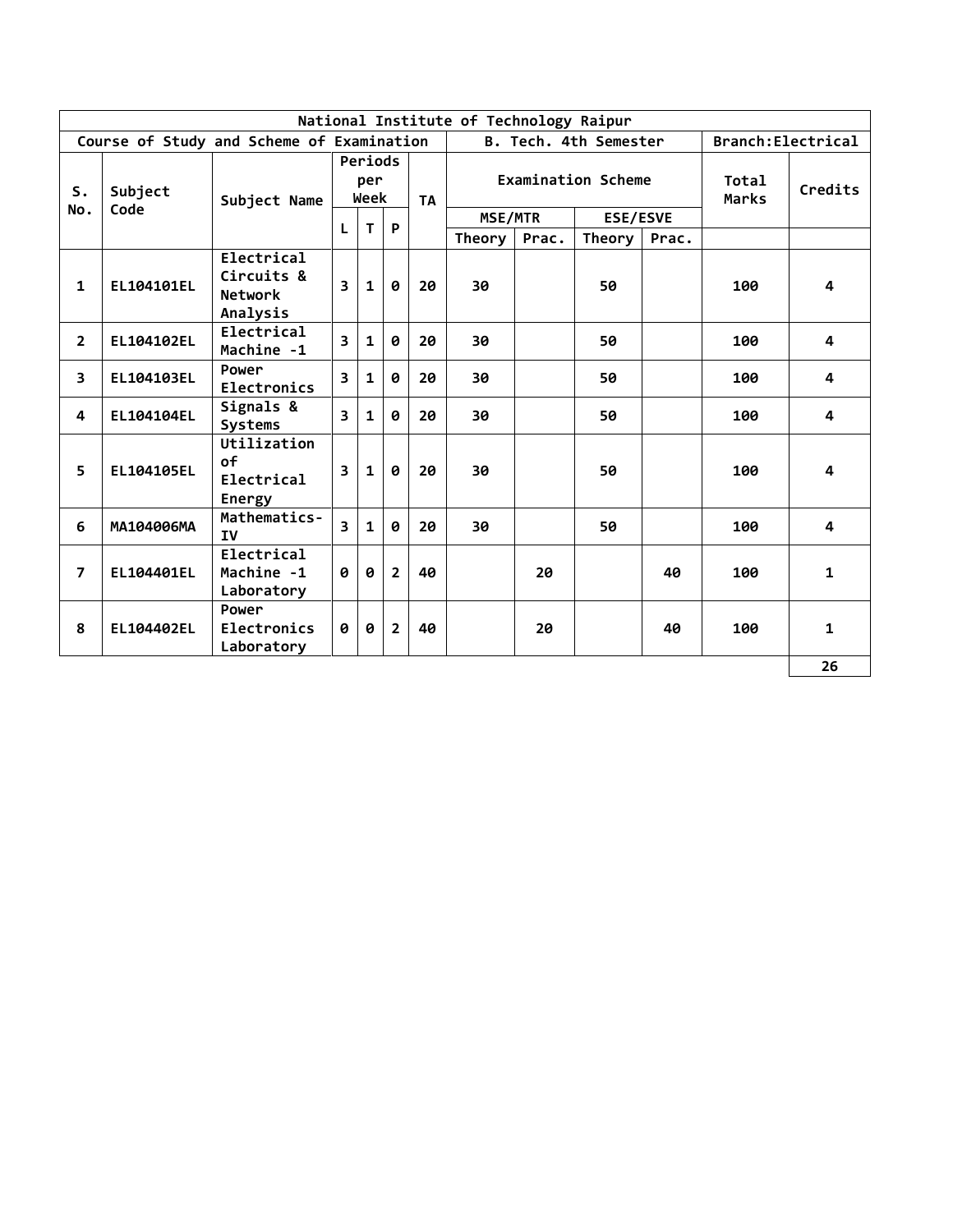# Electrical Circuit & Network Analysis

[4th Semester, Second Year]

#### Course Description

Offered by Department Credits Status Code Electrical Engineering 3-1-0, (4) Program Core EL104101EL [Pre-requisites: Basic Electrical Engineering EL10I022EL]

#### Course Outcomes

On successful completion of the course, students will be able to

- 1. Explain basic Electric Circuit concepts.
- 2. Define various Circuit Theorems and illustrate their applications to solve circuit problems.
- 3. Make use of network reduction methods for calculation of various circuit parameters.
- 4. Analyze circuit problems using two port network parameters.
- 5. Apply basic concepts of coupled circuits and evaluate network performance under resonant condition.
- 6. Evaluate steady state and transient analysis of AC circuits and to design Filters

#### Course Content

#### UNIT-I

Network theorems solutions of A.C. Network equations Kirchhoff s laws to network analysis, choice between loop and nodal analysis, concept of super loop and super mesh. A.C. circuit analysis-Network Theorems and their application to AC and DC circuits; Concept of duality and dual networks. Classical solution of first and second order differential equations for Series and parallel R-L, R-C, R-L-C circuits, initial and final conditions in network elements, forced and free response, time constants steady state and transient state response.

#### UNIT-II

Sinusoidal steady state and Transient analysis-Representation of sine function as rotating phasor, stead state response using phasor, frequency response plot of electrical network (magnitude and phase plot). Analysis of electrical circuits using Laplace Transform for all standard input cases, convolution integral, inverse Laplace transform, transformed network with initial conditions.

#### UNIT-III

Tr.vo Port Network and Network Functions: Terminal pairs, relationship of two port variables, Z, Y. transmission parameters and hybrid parameters, interconnections of two port networks. Network Functions for one pon and two port, calculations of network functions for ladder and general network, poles and zeros, restrictions on pole and zero locations for driving point and transfer functions. time domain behavior from pole and zero plot, stability of active network.

#### UNIT-IV

Coupled Circuits: Electrostatic and electromagnetic coupling, self-inductance, mutual inductance, coupling coefficient, Dot convention for coupled circuits, complete network with conductive and inductive coupling, Series and parallel resonance, quality factor, band width, selectivity, half power frequencies.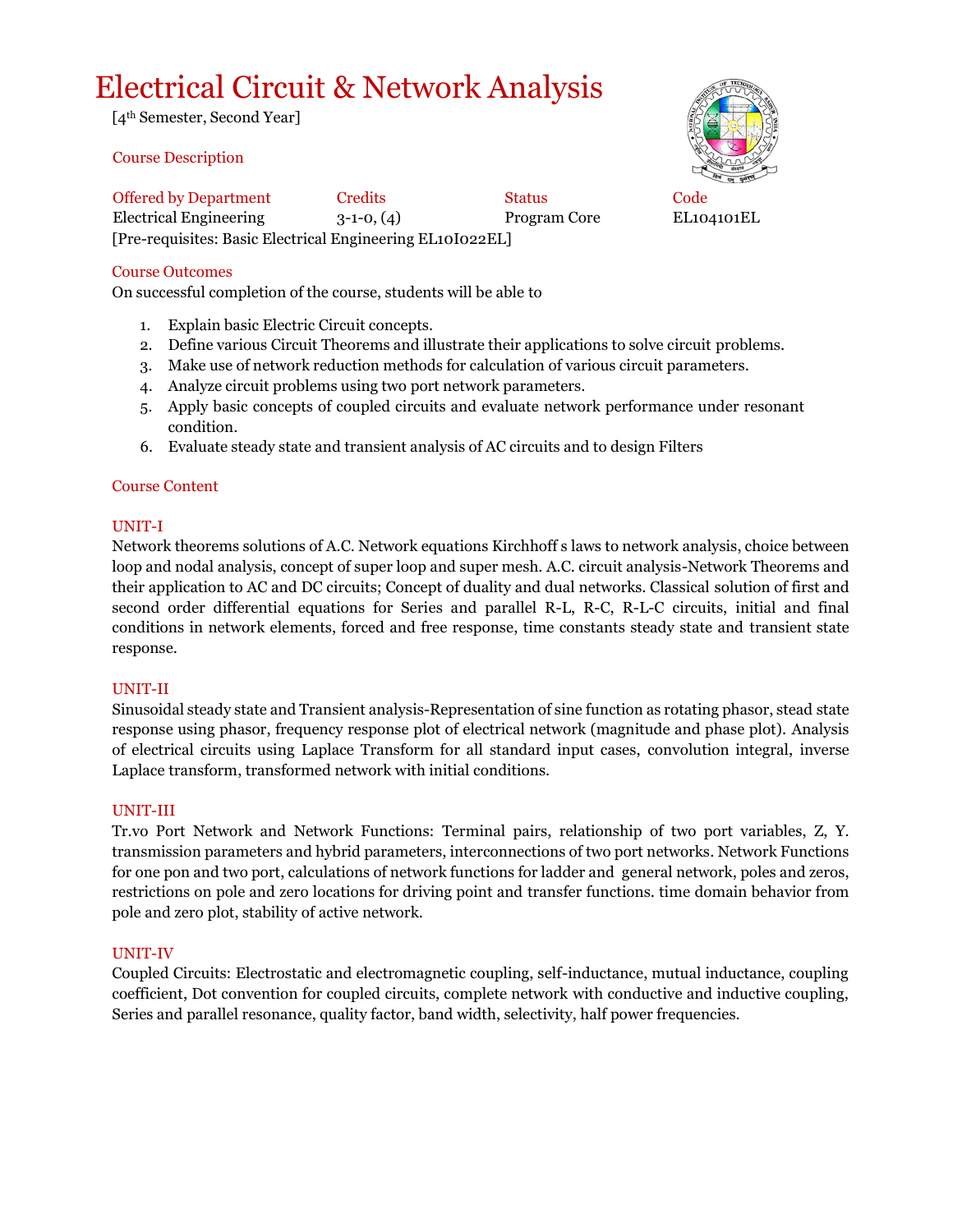#### UNIT-V

Filter Design: Filters Low pass filters, high pass filters, band pass filters, band Equalizer and delay equalizers, Butterworth filters, m-derived filters, constant filters. Reject filters, Cain k-filters, and design of filters.

#### Course Materials

#### Reference Books:

- 1. M. E. Van Valkenburg, "Network Analysis", Prentice Hall, 3rd Edition.
- 2. Alexander and Sadiku, "Electric Circuits", Mc GrawHill Education, 6th Edition.
- 3. D. Roy Choudhury, "Networks and Systems", New Age International Publications, 2nd Edition.
- 4. William H. Hayt, Jack E. Kemmerly, "Engineering Circuit Analysis", McGraw Hill Iinternational, 5th Edition.
- 5. K.V.V. Murthy and M.S.Kamath, "Basic Circuit Analysis", Jaico Publishing, 1 st Edition.

#### **Mapping of course outcomes with program outcomes**

|                 | PO <sub>1</sub> | <b>PO2</b> | $PQ3$ $PQ4$ | PO <sub>5</sub> | <b>PO6</b> | $\vert$ PO7 $\vert$ | <b>PO8</b> | PO9   PO10   PO11   PO12 |  |
|-----------------|-----------------|------------|-------------|-----------------|------------|---------------------|------------|--------------------------|--|
| CO <sub>1</sub> | 3               | റ          |             |                 | 2          |                     |            |                          |  |
| CO <sub>2</sub> | 3               | 0          |             |                 |            |                     |            |                          |  |
| CO <sub>3</sub> | 3               |            |             | $\overline{2}$  |            |                     |            |                          |  |
| CO <sub>4</sub> | 3               |            |             | $\overline{2}$  |            |                     |            |                          |  |
| CO <sub>5</sub> | 3               | 3          |             | $\overline{2}$  |            |                     |            |                          |  |
| CO6             |                 |            |             |                 |            |                     |            | റ                        |  |

|                                           | <b>PSO1</b> | <b>PSO2</b> | PSO <sub>3</sub> |
|-------------------------------------------|-------------|-------------|------------------|
| CO <sub>1</sub>                           |             |             |                  |
| CO <sub>2</sub>                           |             |             |                  |
| CO <sub>3</sub>                           |             |             |                  |
| CO <sub>4</sub>                           |             |             |                  |
| $\frac{\overline{CO_5}}{\overline{CO_6}}$ |             |             |                  |
|                                           |             |             |                  |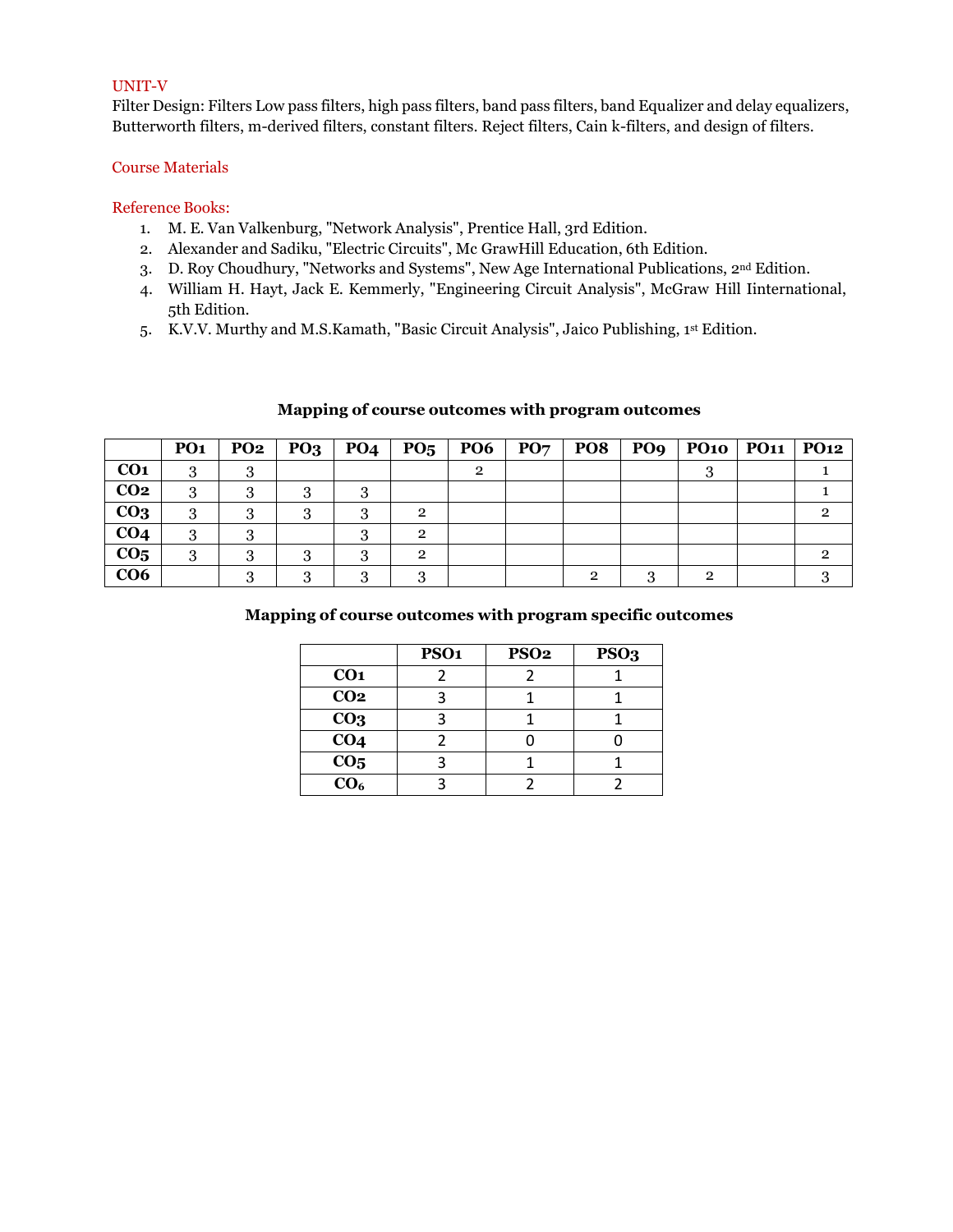## Electrical Machine –I

[4th Semester, Second Year]

#### Course Description

Offered by Department Credits Status Code Electrical Engineering 3-1-0, (4) Program Core EL104102EL [Pre-requisites: Basic Electrical Engineering EL10I022EL]

Course Outcomes

On successful completion of the course the students will be able to:

- 1. Interpret the operating concept and analyze the performance of DC machine and three phase transformer.
- 2. Acquire knowledge of different industrial and domestic applications of DC machine and three phase transformer.
- 3. Infer the practical application & advantages of speed control of DC Motor in industries.
- 4. Appraise the structure of DC Drive systems and their role in various applications

#### Course Content

#### UNIT-I Three Phase Transformers

Review of single phase transformers, Three-phase transformers, core and shell type transformer, Different connections and vector groups, three winding transformer connections, Parallel operation of single-phase and three-phase transformer, open delta, Scott connection, back-to back test, excitation phenomenon in transformers.

#### Unit II DC Generator

Electromagnetic principle of DC machine, constructional details, production of voltage and Torque, classification of DC machine, armature reaction and its effect, commutation, methods of Improving commutation, Operating haracteristics of DC generator, parallel operation.

#### Unit III DC Motor

DC machine as motor, characteristics of DC motor, starting and speed control of DC motors, losses in DC machines, Testing of DC machines, Swinburne's test, regenerative and retardation test, Braking of DC motor.

#### Unit IV Electric Drives

Basic concept of electric drives, Requirement of electric drives, drive classification, fundamental torque equation, speed torque converter and multi quadrant operation, equivalent values of drive Parameters, concept of load torque. Steady state stability, closed loop control of drives: current limit control, closed loop torque control, closed loop speed control, closed loop position control.

#### Unit V DC Motor Drive

DC motor drives, Controlled rectifier fed DC drives: Single phase half wave controlled rectifier fed DC drives, single phase semi controlled rectifier fed DC drives, and single phase fully controlled rectifier fed DC drives. Three phase controlled rectifier fed DC drives.

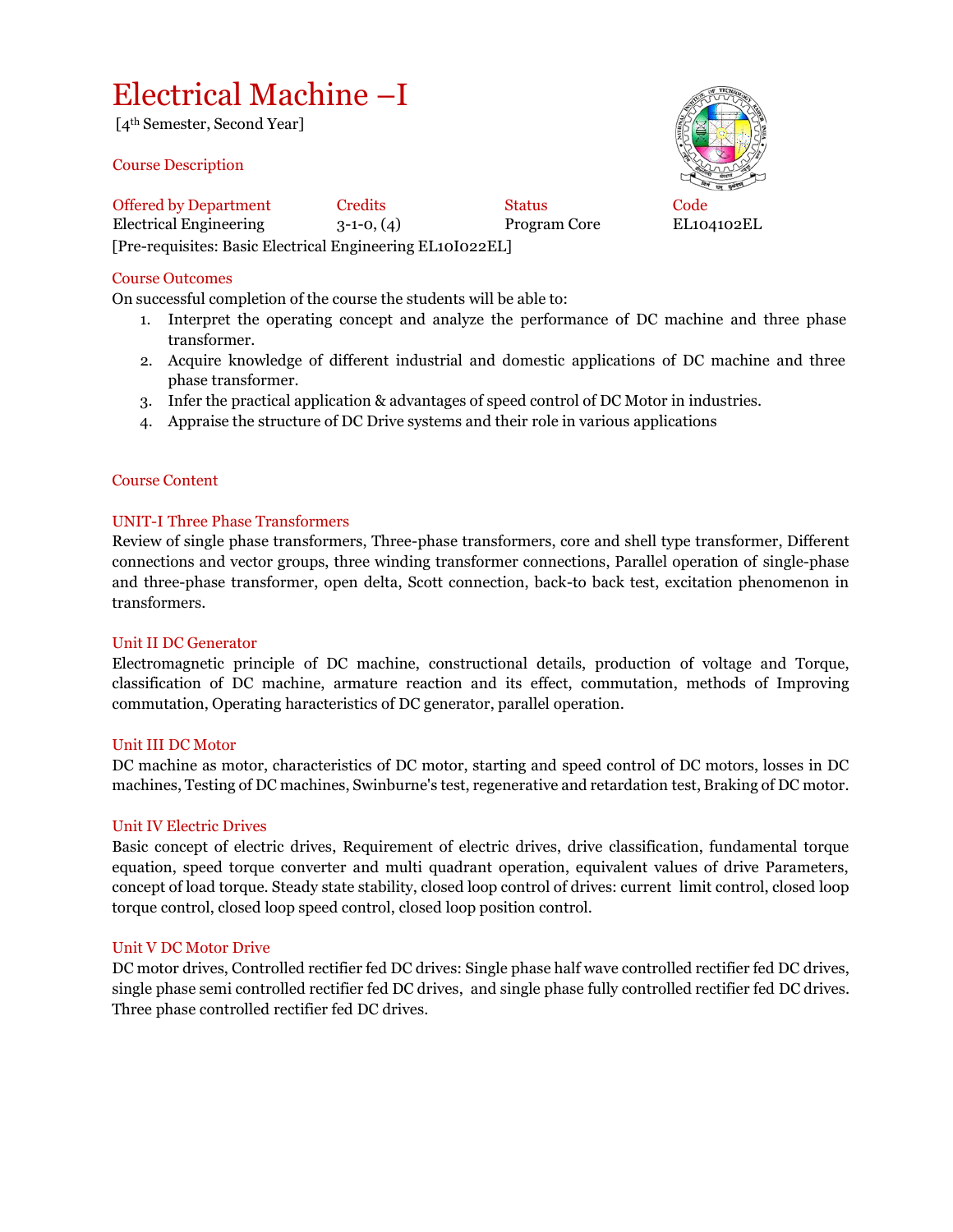#### Course Materials

#### Text Books:

- 1. Electric Machines by D P Nagrath & I J Kothari, Mc Graw Hill Education (lndia Private Ltd).
- 2. Electrical Machinery by A.E. Fitzgerald, Charles Kingsley Jr., Stephen D. Umans Tata McGraw-Hill Education rivate Ltd.
- 3. Fundamentals of Electrical Drives by GopalK. Dubey, Narosa Publishing House.
- 4. A textbook of Electrical Technology, Vol. II AC & DC Machines by B.L. Theraja, S. Chandd Company Ltd.
- 5. Generalized theory of Electrical Machines, by P.S. Bimbhra, Khanna publications

#### Reference Books:

- 1. Performance & Design of D.C. Machines by A.E. Clayton & Hancock, C.B.S. Pbs.
- 2. Performance & Design of A.c. Machines by M.G. Say. c.B.S. Publishers
- 3. Electrical Drives: Concepts and Applications by Vedam Subrahmanyam, Mc Graw Hill Education (India Private Ltd).

#### **Mapping of course outcomes with program outcomes**

|                 | PO <sub>1</sub> | <b>PO2</b> | PO <sub>3</sub> | PO4 | PO <sub>5</sub> |  |  | PO6   PO7   PO8   PO9   PO10   PO11   PO12 |  |
|-----------------|-----------------|------------|-----------------|-----|-----------------|--|--|--------------------------------------------|--|
| CO <sub>1</sub> |                 |            |                 |     |                 |  |  |                                            |  |
| CO <sub>2</sub> |                 |            |                 |     |                 |  |  |                                            |  |
| CO <sub>3</sub> |                 |            |                 |     |                 |  |  |                                            |  |
| CO <sub>4</sub> |                 |            |                 |     |                 |  |  |                                            |  |

|                 | PSO <sub>1</sub> | PSO <sub>2</sub> | PSO <sub>3</sub> |
|-----------------|------------------|------------------|------------------|
| CO <sub>1</sub> |                  |                  |                  |
| CO <sub>2</sub> |                  |                  |                  |
| CO <sub>3</sub> |                  |                  |                  |
| CO <sub>4</sub> |                  |                  |                  |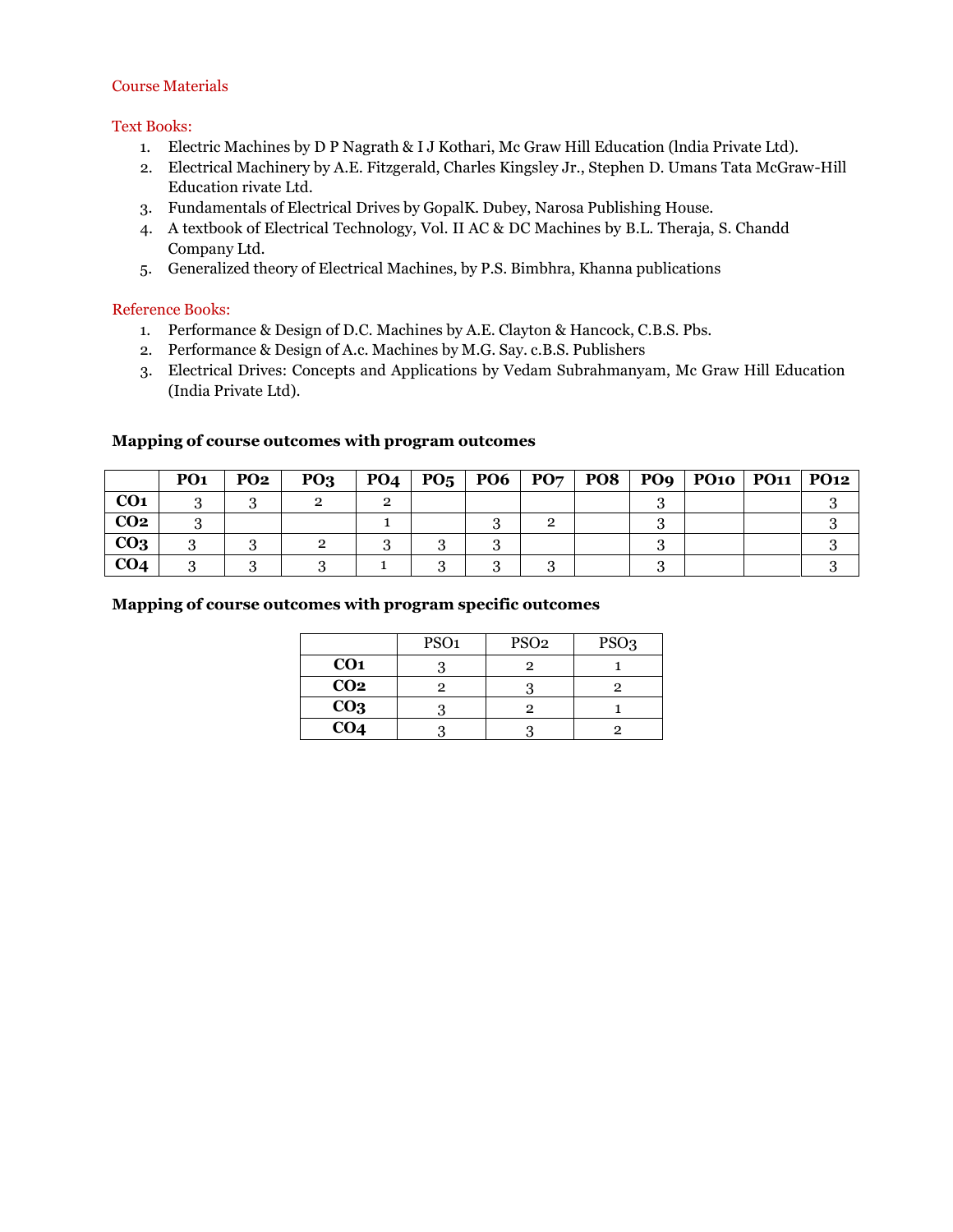# Power Electronics

[4th Semester, Second Year]

#### Course Description

Offered by Department Credits Status Code Electrical Engineering 3-1-0, (4) Program Core EL104103EL [Pre-requisites: Basic Electrical Engineering EL10I022EL]

Course Outcomes

On successful completion of the course the students will be able to:

- 1. Classify different power electronics devices on the basis of construction, operation and their ratings.
- 2. Build different techniques of triggering and commutations and compare its application.
- 3. Develop controlled rectifier under R, RL and RLC load conditions and analyze its industrial applications
- 4. Design single phase and three phase inverters considering different modulation techniques and discover its industrial applications.
- 5. Construct switch mode dc-dc converter topologies and discuss its industrial applications

#### UNIT-I

Power electronics devices-Construction and Characteristics of power devices SCR, DIAC, TRIAC, SCS, GTO, PUJT , MOSFET, IGBT, two transistor model of SCR, Protection of thyristors against over voltage and over current, dv/dt and di/dt. Series and parallel operations of SCRs

#### UNIT-II

Triggering and communication techniques-Turn on circuits for SCR, triggering with single pulse and train of pulses, synchronizing with supply, triggering with microprocessor, commutation techniques

#### UNIT-III

Controlled rectifiers- Converters, single phase, three phase, half controlled and fully controlled rectifiers, Waveforms of load voltage and line current under constant load current, effect of transformerleakage inductance, dual converter. Applications of Rectifier

#### UNIT-IV

Inverters-Single Phase Inverters-PWM Principles. Sinusoidal Pulse Width Modulation in SinglePhase Inverters, Choice of carrier frequency in SPWM, Three Phase Inverters: Three Phase Square Wave /Stepped Wave Inverters, Three Phase SPWM Inverters, Choice of Carrier Frequency in Three Phase SPWM Inverters, Industrial Applications of inverter

#### UNIT-V

Basic principles of switched mode dc-dc power conversion: isolated and non-isolated converter configurations. Industrial applications of converter

#### Course MaterialsText Books:

1. Muhamed H. Rashid, "Power Electronics Circuits, Devices and Applications", Prentice Hall International, 3rd Edition, 2004.

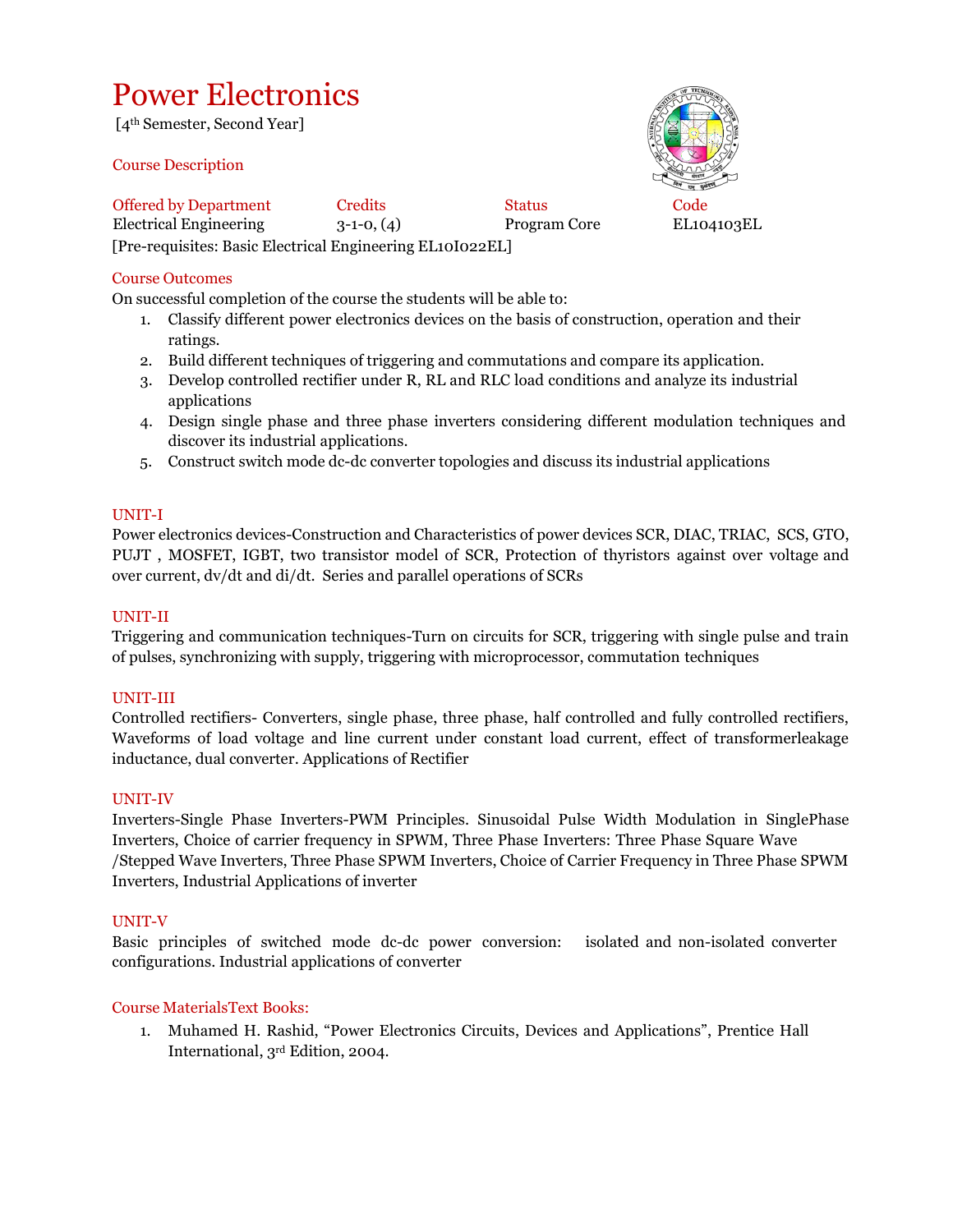2. Singh and Khanchandani: Power Electronics, TMH, 1998.

#### Reference Books:

- 1. P S Bhimbhra: Power Electronics, Khanna Publication
- 2. Sen: Power Electronics, TMH, 1987.
- 3. Dubey: Thyristorised power controllers, Wiley Eastern 1986.
- 4. Vithayathil: Power Electronics Principles and applications McGraw-Hill, 1995.
- 5. Lander: Power Electronics, 3rd Edition, McGraw-Hill, 1994.
- 6. Ned Mohan, T. M. Undeland, W. P Robbins: Power Electronic, Converters, Applications and Design, John Wiley & Sons
- 7. B W Williams, Power Electronics Devices, Drives and Applications, ELBS publication

#### **Mapping of course outcomes with program outcomes**

|                 | PO <sub>1</sub> | PQ <sub>2</sub> | PQ3 | PO <sub>4</sub> | $P_{05}$ | <b>PO6</b> | $\mathbf{P}\mathbf{O}\mathbf{7}$ | <b>PO8</b> |   | PO9   PO10   PO11   PO12 |  |
|-----------------|-----------------|-----------------|-----|-----------------|----------|------------|----------------------------------|------------|---|--------------------------|--|
| CO <sub>1</sub> |                 |                 |     |                 |          |            |                                  |            |   |                          |  |
| CO <sub>2</sub> | $\overline{2}$  |                 |     |                 |          |            |                                  |            |   | റ                        |  |
| CO <sub>3</sub> | $\mathbf{2}$    |                 |     |                 |          | റ          |                                  |            |   | റ                        |  |
| CO <sub>4</sub> | $\overline{2}$  |                 |     |                 |          | റ          |                                  |            | റ | റ                        |  |
| CO <sub>5</sub> | Ω               |                 |     |                 |          |            |                                  |            |   |                          |  |

|                   | PSO <sub>1</sub> | PSO <sub>2</sub> | PSO <sub>3</sub> |
|-------------------|------------------|------------------|------------------|
| CO <sub>1</sub>   |                  |                  |                  |
| CO <sub>2</sub>   |                  |                  |                  |
| CO <sub>3</sub>   |                  |                  |                  |
| $\overline{CO4}$  |                  |                  |                  |
| $\overline{CO_5}$ |                  |                  |                  |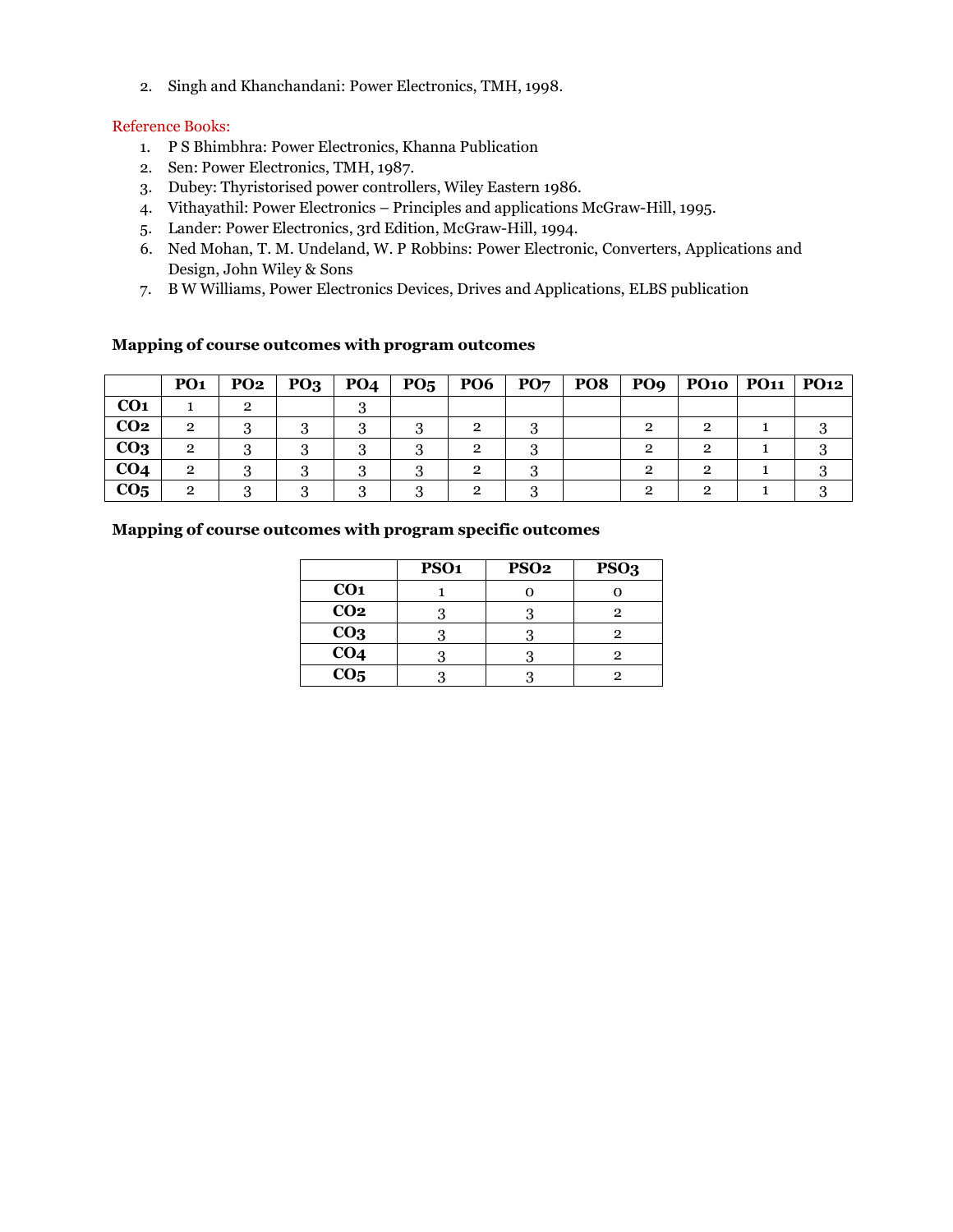### Signals & Systems

[4th Semester, Second Year]

Course Description

Offered by Department Credits Status Code Electrical Engineering 3-1-0, (4) Program Core EL104104EL [Pre-requisites: Basic Electrical Engineering EL10I022EL]

#### Course Outcomes (COs)

On completion of this course, the students will be able to:

- 1. Classify the continuous time and discrete time signals and systems
- 2. Analyze the discrete signals and systems using Fourier analysis.
- 3. Apply discrete time functions based on their properties to determine the response of LTI systems.
- 4. Examine the signals and systems based on time and frequency characterization.
- 5. Discuss the work and performance of discrete systems by signal flow graphs.

#### Course Content

#### UNIT-I Introduction

Continuous Time and Discrete Time signals, classification, and Discrete Time Systems, basic System Properties. Continuous and Discrete Time LTI Systems, properties of LTI Systems, Description of LTI Systems using Difference equations.

#### UNIT-II Fourier Series Analysis of Periodic Signals

Complex Exponential Analysis of LTI Systems, Fourier Series representation of DT periodic Signals, properties of Discrete Fourier Series, Fourier series and LTI Systems, DT Signals Filtering.

#### UNIT-III Fourier Transform

Representation of a periodic Signals by continuous FT, FT of periodic signals, convolution and multiplication property of continuous FT, Discrete Fourier Transform: Properties of DTFT and DFT, convolution property, multiplication property, Duality, Systems characterized by Linear ConstantCoefficient Difference Equations. FFT algorithms – Radix-2 Decimation in Time & Decimation in Frequency algorithms.

#### UNIT-IV Time and Frequency Characterization of Signals and Systems

Magnitude and phase representation of FT, Magnitude and phase response of LTI systems, Time domain and Frequency domain aspects of ideal and non-ideal filters.Z-TRANSOFRM: Z-transform, Region of convergence and its properties, Inverse Z transform, properties of ZT, Analysis and characterization of LTI systems using Z-transform.

#### UNIT-V Sampling & Flow Graphs

Sampling and reconstruction of band limited signals. Low pass and band pass sampling theorems. Aliasing. Anti-aliasing filter. Practical Sampling-aperture effect. SIGNAL FLOWGRAPHS: Impulse Response and Transfer function of linear Systems, Block diagrams, Signal flow graphs, Basic properties of SFG, SFG Terms, SFG Algebra, Gain formula, Application of gain formula to block diagrams.

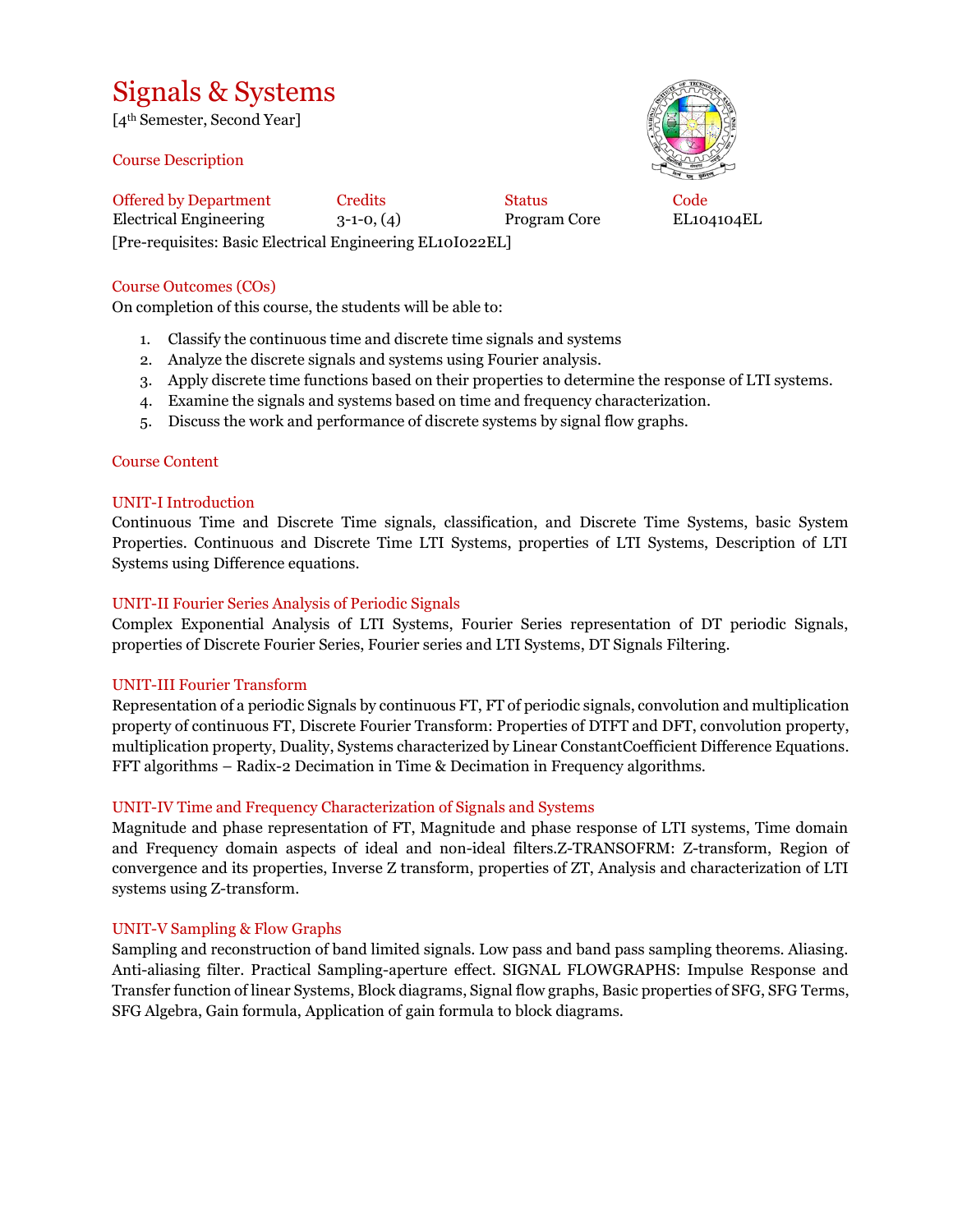#### Course Materials

#### Text/Reference Books:

- 1. Alan V. Oppenheim, Alan S. Willsky, S. Hamid Nawab, Signals and Systems Prentice Hall India, 2nd Edition, 2009.
- 2. Robert A. Gable, Richard A. Roberts, Signals & Linear Systems, 3rd Edition, John Wiley, 1995.
- 3. S.Haykin and B.VanVeen "Signals and Systems, Wiley, 1998.
- 4. M.Mandal and A.Asif, "Continuous and Discrete Time Signals and Systems,Cambridge, 2007.

#### **Mapping of course outcomes with program outcomes**

|                 | PO1            |  |  |  |  | $PQ2   PQ3   PQ4   PQ5   PQ6   PQ7   PQ8   PQ9   PQ10   PQ11   PQ12$ |  |
|-----------------|----------------|--|--|--|--|----------------------------------------------------------------------|--|
| CO <sub>1</sub> | $\overline{2}$ |  |  |  |  |                                                                      |  |
| CO <sub>2</sub> | 3              |  |  |  |  |                                                                      |  |
| CO <sub>3</sub> | 3              |  |  |  |  |                                                                      |  |
| CO <sub>4</sub> | 3              |  |  |  |  |                                                                      |  |
| CO <sub>5</sub> | $\overline{2}$ |  |  |  |  |                                                                      |  |

|                  | PSO <sub>1</sub> | PSO <sub>2</sub> | PSO <sub>3</sub> |
|------------------|------------------|------------------|------------------|
| CO <sub>1</sub>  |                  |                  |                  |
| CO <sub>2</sub>  |                  |                  |                  |
| CO <sub>3</sub>  |                  |                  |                  |
| $\overline{CO4}$ |                  |                  |                  |
| CO <sub>5</sub>  |                  |                  |                  |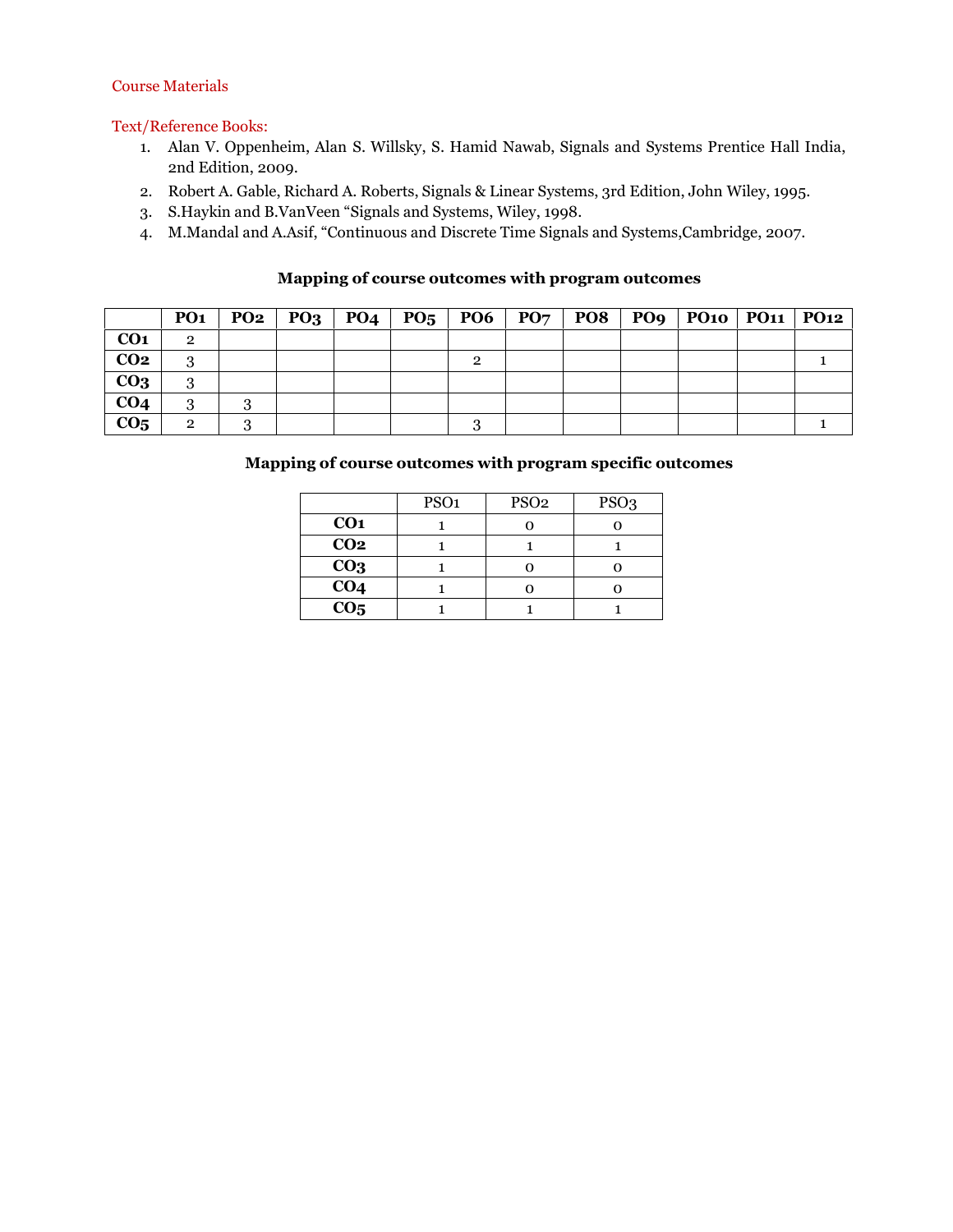# Utilization of Electrical Energy

[4th Semester, Second Year]

#### Course Description

Offered by Department Credits Status Code Electrical Engineering 3-1-0, (4) Program Core EL104105EL [Pre-requisites: Basic Electrical Engineering EL10I022EL]

#### Course Outcomes

- 1. Develop a clear idea on various illumination techniques and hence can design lighting schemes for specific applications
- 2. Select as well as apply an appropriate method of electric heating or welding for any particular industrial application.
- 3. Construct an electric connection for any domestic appliances like Refrigerator and Air Conditioner
- 4. Investigate on the appropriate type of electric supply system as well as can evaluate the performance of a traction unit
- 5. Identify, formulate, and figure out the need of research and development activities required for the efficient use of electricity

#### Course Content

#### UNIT-I

Illumination-Nature of light, important definitions, laws of illumination, principle of production of lightdischarge through gases under pressure - incandescence/sources of light-filament lamp, halogen lampdischarge lamp-sodium discharge lamp, high pressure mercury discharge lamp, dual lamps, fluorescent lamps, modern lamps and their workings, lamp efficiency, requirements of good lighting, illumination level, absence of contrasts, shadows, glare, Color rendering-lamp fittings. Lighting schemes, design of indoor & outdoor lighting system street lighting, flood lighting, photometers.

#### UNIT-II

Electric Heating and Welding: Advantages of electric heating, classification of heating methods, detailed study of resistance heating, arc heating, electron bombardment heating, induction heating & dielectric heating and their control. Advantages of electric welding, Welding method, Principles of resistance welding, types, Principle of arc production, electric arc welding, characteristics of arc; carbon arc, metal arc, hydrogen arc welding method of and their applications.

#### UNIT-III

Domestic Utilization of Electrical Energy-induction based appliances, online and OFF line UPS, Power quality aspects - nonlinear and domestic loads. Earthling - domestic, industrial and substation. Refrigeration -Domestic refrigerator and water coolers-Air-Conditioning-Various types of air-conditioning system and their applications, smart air conditioning units.

#### UNIT-IV

Electrolytic Processes and Train Mechanics-Fundamentals of electro deposition-laws of electrolysis applications of electrolysis, electro deposition, manufacture of chemicals, anodizing, electro-polishing, electro-cleaning, electro-plating, electrometallurgy, electric supply. Types of services, speed time curve, average speed, and schedule speed, attractive effort for propelling a train, power of the traction motor, specific energy output, specific energy consumption, mechanics of train movement, co-efficient of adhesion.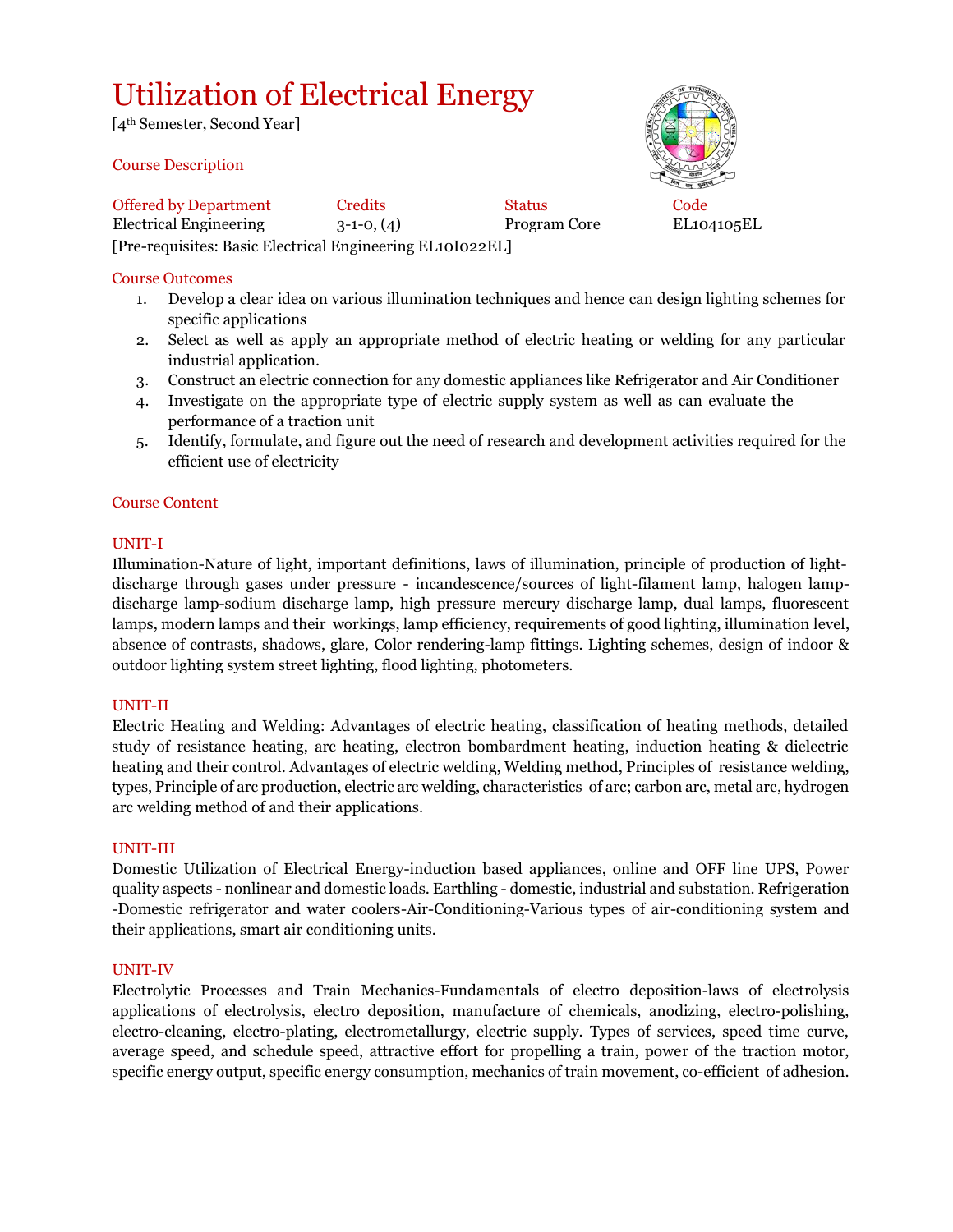#### UNIT-V

D.C. & A.C. traction, their characteristics, Starting and speed control of D.C. series motors, shunt transition, bridge transition, drum controller employing shunt transition, energy saving with series parallel starting, Metaldyne control, multiple unit control, braking of traction motors.

#### Course Materials

#### Text Books:

- 1. J. B. Gupta, "Utilisation of Electrical Energy and Electric Traction", S. K. Kataria and Sons, Age International 10th Edition, 2012.
- 2. N. V. Suryanarayana, "Utilisation of Electrical Power", New Age International Publishers, 2005.

#### Reference Books:

- 1. Rajput R. K. "Utilisation of Electrical Power", Laxmi Publications, 1st Edition, 2006.
- 2. E. Openshan Taylor, "Utilization of Electric Energy", Orient Longmans.
- 3. P. V. Gupta et. al, "A Course in Electrical Power", DhanpatRai & Sons, Delhi-6.
- 4. H. Partab, "Modern Electric Traction", Dhanpat Rai & Co'., 3rd Edition, 2012.
- 5. Energy Efficiency in Electrical Utilities' BEE Guide Book, 2010.

#### **Mapping of course outcomes with program outcomes**

|                 | PO <sub>1</sub> | <b>PO2</b> | PO <sub>3</sub> | <b>PO4</b> | $P_{05}$ | <b>PO6</b> | PO <sub>7</sub> | PO <sub>8</sub> | PO <sub>9</sub> | <b>PO10</b> | <b>PO11</b> | PQ12 |
|-----------------|-----------------|------------|-----------------|------------|----------|------------|-----------------|-----------------|-----------------|-------------|-------------|------|
| CO <sub>1</sub> |                 |            |                 | 2          |          |            | ົ               |                 |                 |             |             |      |
| CO <sub>2</sub> | ົ               |            |                 |            |          | റ          | ົ               |                 | ົ               | 2           | ົ           |      |
| CO <sub>3</sub> | ົ               |            |                 |            |          | റ          |                 |                 | ົ               | റ           |             |      |
| CO <sub>4</sub> |                 |            |                 | റ          |          |            |                 |                 |                 |             |             |      |
| CO <sub>5</sub> |                 |            |                 |            |          |            |                 |                 |                 |             |             |      |

|                 | <b>PSO1</b> | PSO <sub>2</sub> | <b>PSO3</b> |
|-----------------|-------------|------------------|-------------|
| CO <sub>1</sub> |             |                  |             |
| CO <sub>2</sub> |             |                  |             |
| CO <sub>3</sub> | 2           | 2                |             |
| CO <sub>4</sub> |             |                  |             |
| CO <sub>5</sub> |             |                  |             |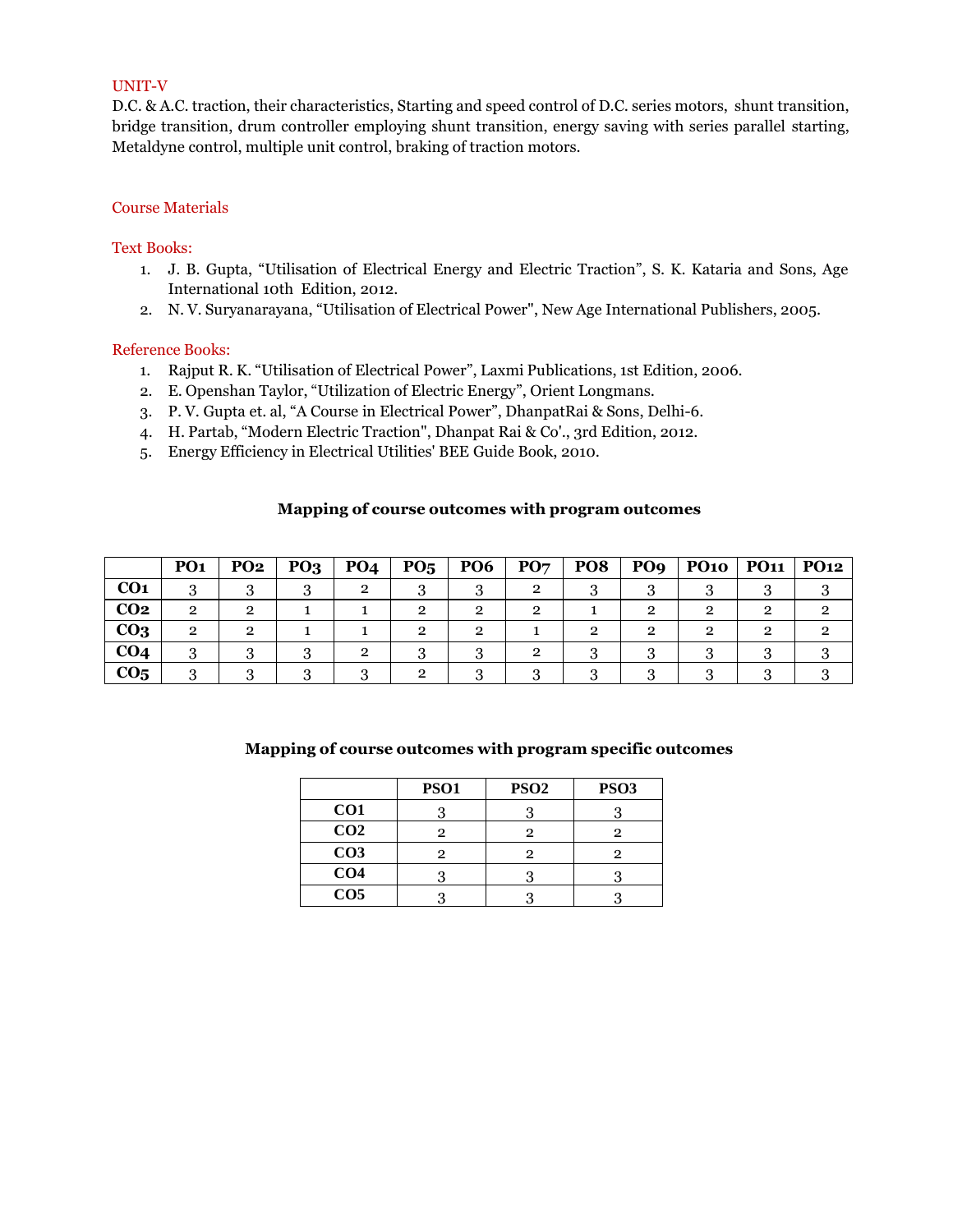# Mathematics-IV

[4thSemester, Second Year]



Course Description Offered by Department Credits Status Code Mathematics  $4-0-0, (4)$  EPR MA104006MA [Pre-requisites:Mathematics-I, Mathematics-II]

#### Course Outcomes (COs)

On successful completion of this course, students will be able to

- 1. Solve system of linear Equations and Linear Difference equation by numerical method.
- 2. Solve non-linear equation and find best fit to the curve.
- 3. Find numerical solution of Ordinary differential equation.
- 4. Find numerical solution of partial differential equation.

#### Course Content

#### UNIT-1: NUMERICAL SOLUTIONS OF SIMULTANEOUS LINEAR EQUATIONSAND LINEAR DIFFERENCE EQUATIONS

Direct Methods - Gauss Elimination, Gauss-Jordan &Crout'sTriangularisation Method, Iterative Methods-Jacobi, Gauss- Seidel, Cholesky's Method, Sufficient Condition For Convergence, Power Method, Solution of Linear Difference Equations with Constant Coefficient.

#### UNIT-2: NUMERICAL SOLUTIONS OF NON-LINEAR EQUATION AND CURVE FITTING

Bisection Method, Regula-Falsi Method, Secant Method, Newton-Raphson Method, Order of Convergence, Birge-Vieta Method, Bairstow's Method, Principle of Least Squares, Fitting a Straight Line, Fitting a Parabola, Exponential Function, Method of Group Averages.

#### UNIT-3: NUMERICAL SOLUTIONS OF ORDINARY DIFFERENTIAL EQUATIONS

Picard's Method, Taylor's Series Method, Euler's Modified Method, Runge-Kutta Method of Fourth Order, Milne's Method, Adams–Bashforth Method to solve ODE.

#### UNIT-4: NUMERICAL SOLUTIONS OF PARTIAL DIFFERENTIAL EQUATIONS

Numerical Solution of Laplace Equation and Poisson Equation by Liebmann's Method, Solution of One Dimensional Heat Flow Equation, Bender-Schmidt Recurrence Relation, Crank-Nicolson Method, Solution of One Dimensional Wave Equation.

#### Course Materials

#### Required Text: Text books

- 1. M. K. Jain, S. R. K. Iyengar & R. K. Jain Numerical Methods for Scientific and Engineering Computation, New Age International (P) Limited, Publisher.
- 2. B. S. Grewal, Numerical Method in Engineering and Science, Khanna Publisher.
- 3. J. D. Hoffman, Numerical Methods for Engineers and Scientists, McGraw-Hill, Inc. Publisher.

#### Optional Materials: Reference Books

- 1. P. Kandasamy, K. Thilagavathy, & K. Gunavathi, Numerical Methods, S. Chand Publisher.
- 2. E. Kreyszig, Advanced Engineering Mathematics, John Wiley & Sons Inc. Publisher.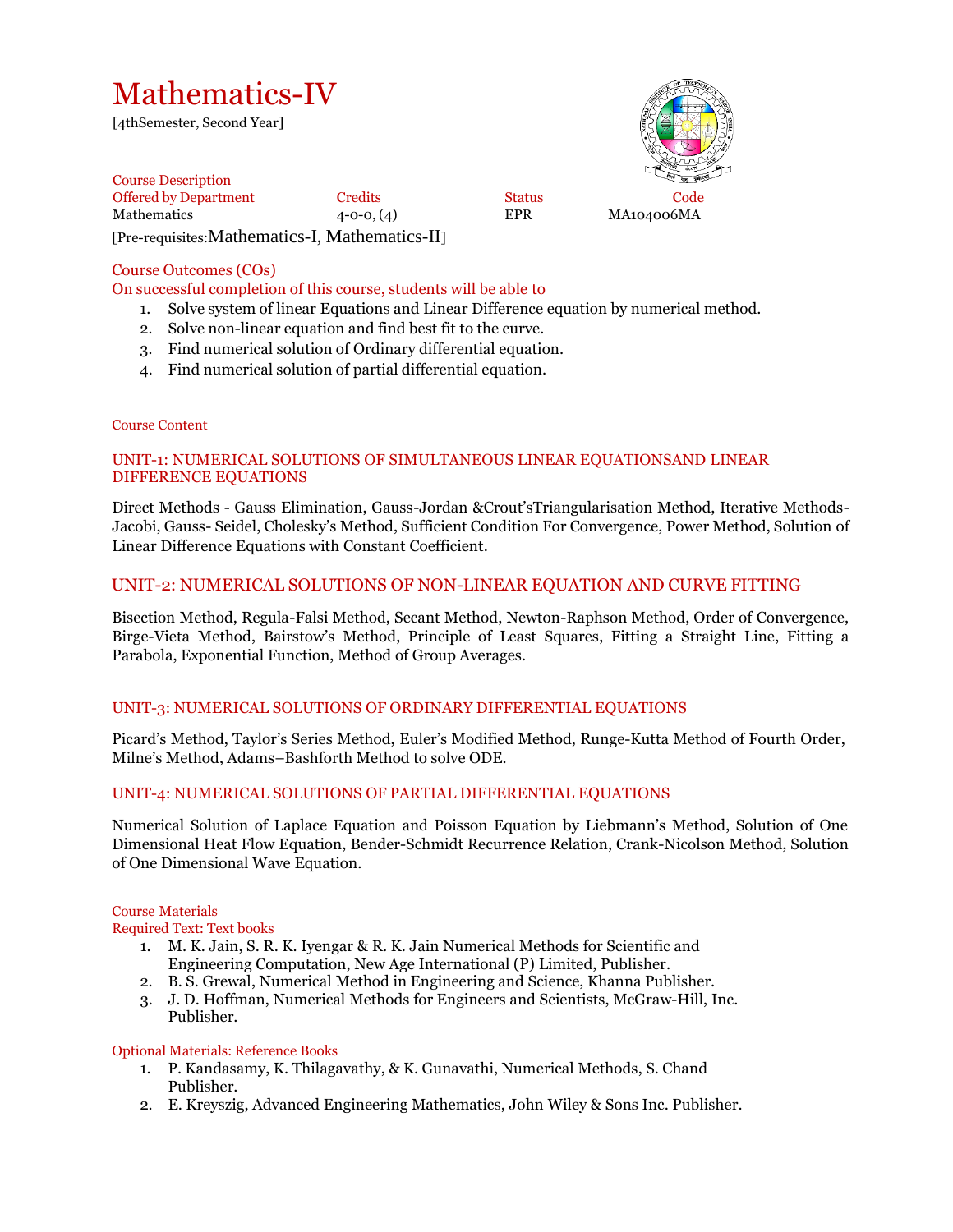3. S. S. Sastry, Introductory methods of numerical analysis, PHI, Publisher.

|                 | PO <sub>1</sub> | PO2   PO3   PO4 | P0 <sub>5</sub> | <b>PO6</b> | PO <sub>7</sub> |  | PO8   PO9   PO10   PO11   PO12 |  |
|-----------------|-----------------|-----------------|-----------------|------------|-----------------|--|--------------------------------|--|
| CO <sub>1</sub> |                 |                 |                 |            |                 |  |                                |  |
| CO <sub>2</sub> |                 |                 |                 |            |                 |  |                                |  |
| CO <sub>3</sub> |                 |                 |                 |            |                 |  |                                |  |
| CO <sub>4</sub> |                 |                 |                 |            |                 |  |                                |  |

#### **Mapping of course outcomes with program outcomes**

|                 | PSO <sub>1</sub> | PSO <sub>2</sub> | PSO <sub>3</sub> |
|-----------------|------------------|------------------|------------------|
| CO <sub>1</sub> |                  |                  |                  |
| CO <sub>2</sub> |                  |                  |                  |
| CO <sub>3</sub> |                  |                  |                  |
| CO <sub>4</sub> |                  |                  |                  |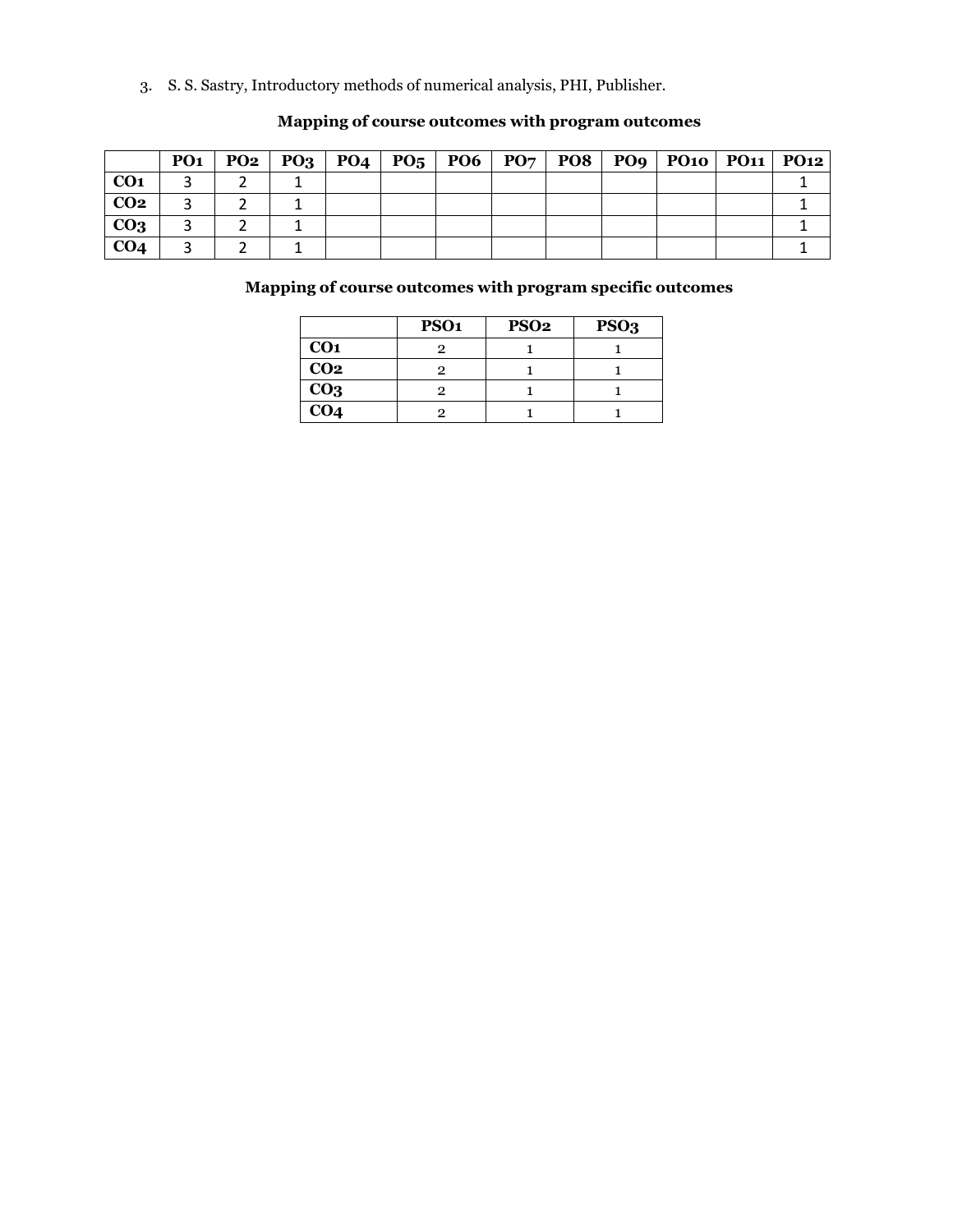### ElectricalMachine-1 Laboratory

[4th Semester, Second Year]

#### Course Description



Offered by Department Credits Status Code<br>
Electrical Engineering 0-0-2, (1) Laboratory EL104401EL Electrical Engineering 0-0-2, (1) Laboratory [Pre-requisites: Basic Electrical Engineering EL10I022EL]

#### Course Outcomes (COs)

On completion of this course, the students will be able to:

- 1) Utilize measuring instruments (Ammeter, Voltmeter, Multimeter and Tachometer, DSO) for analyzing the operation of transformer and DC motor.
- 2) Examine the steps involved in the speed control of DC Motor.
- 3) Examine the working of transformer and DC Motor for different supply and load settings.
- 4) Demonstrate and analyze the steps involved in the operation of converter-fed DC drives.
- 5) Infer the effect of variation in controller parameters on the speed profile of DC drives.

#### List of Experiments

- 1. To perform no load test on DC shunt motor.
- 2. To perform load test on DC shunt motor.
- 3. To perform speed control on DC shunt motor by Armature control method and Field control method.
- 4. To investigate the characteristics and performance of DC shunt motor.
- 5. To investigate the characteristics and performance of DC series motor.
- 6. To perform load test on DC shunt generator.
- 7. To study the magnetization characteristics on separately excited DC generator.
- 8. To perform following test on single phase transformer
- (a) open circuit test and short circuit test.
- (b) ratio test and polarity test
- 9. To study the Scott connection for three-phase to two phase conversion on transformers.
- 10. To perform load test on a three-phase transformer.
- 11. To study the operation of bridge type single phase fully controlled converter with motor/lamp load.
- 12. To study the operation of single-phase semi-controlled converter with motor/lamp load.

|                 |  |                |                |                |                |   | PO1  PO2  PO3  PO4  PO5  PO6  PO7  PO8  PO9  PO10  PO11  PO12 |   |  |
|-----------------|--|----------------|----------------|----------------|----------------|---|---------------------------------------------------------------|---|--|
| CO <sub>1</sub> |  | $\overline{2}$ | $\overline{2}$ |                | 2              |   |                                                               |   |  |
| CO <sub>2</sub> |  | વ              | $\overline{2}$ |                |                |   |                                                               |   |  |
| CO <sub>3</sub> |  | $\overline{2}$ | $\overline{2}$ | റ              | $\overline{2}$ | 0 |                                                               |   |  |
| CO <sub>4</sub> |  | વ              | $\overline{2}$ | $\overline{2}$ |                |   |                                                               | റ |  |
| CO <sub>5</sub> |  | റ              | റ              | റ              |                |   |                                                               |   |  |

#### Mapping of course outcomes with program outcomes

|                 | PSO <sub>1</sub> | <b>PSO2</b> | PSO <sub>3</sub> |
|-----------------|------------------|-------------|------------------|
| CO <sub>1</sub> |                  |             |                  |
| CO <sub>2</sub> |                  |             |                  |
| CO <sub>3</sub> |                  |             |                  |
| CO <sub>4</sub> |                  |             |                  |
| CO <sub>5</sub> |                  |             |                  |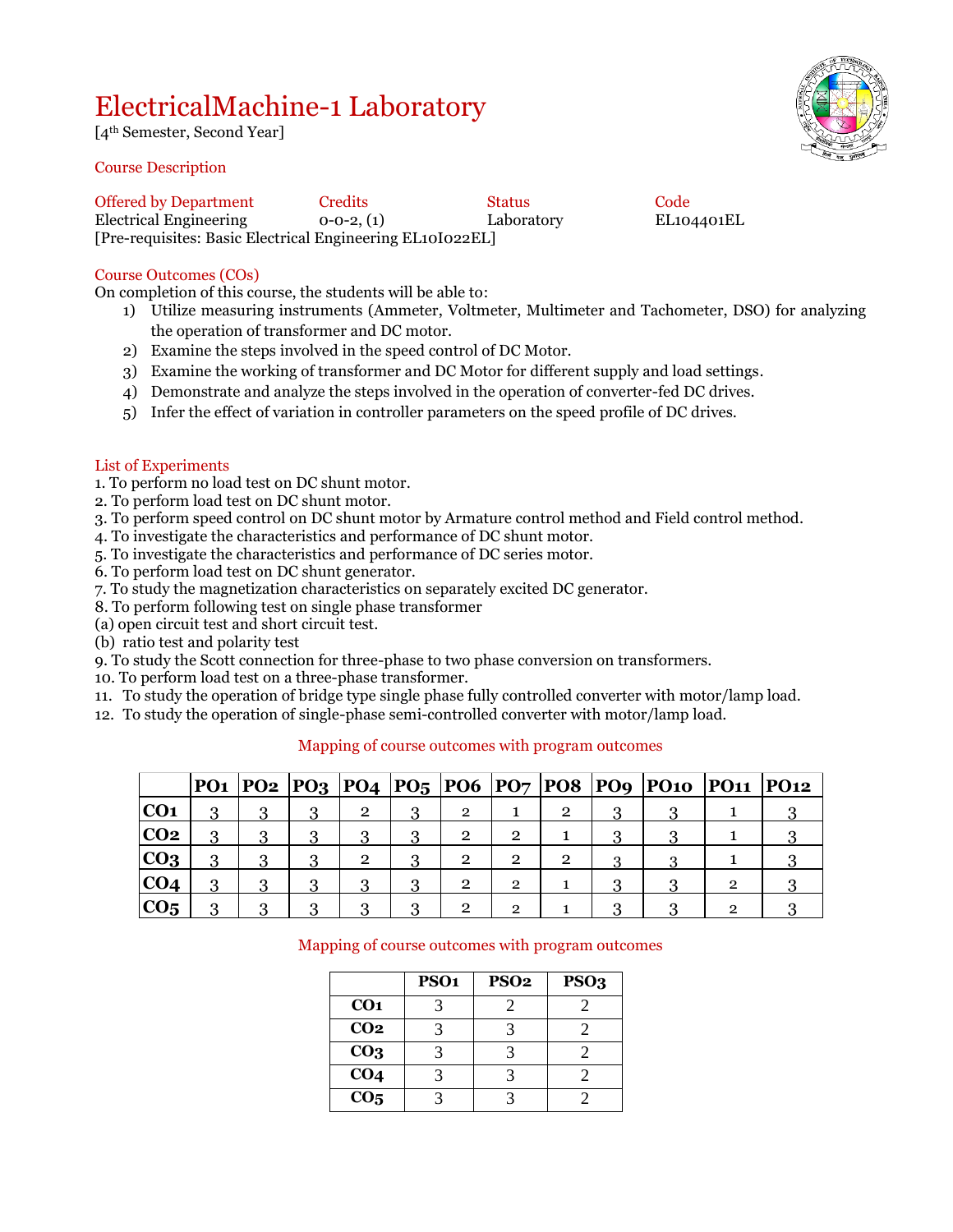### Power Electronics Lab.

[4th Semester, Second Year]

#### Course Description

Offered by Department Credits Status Code Electrical Engineering 0-0-2 Program Core EL104402EL [Pre-requisites: Basic Electrical Engineering EL10I022EL]

#### Course Objectives

- 1. To introduce students the basic theory of thyristor family members, their constructional detail, their characteristics and applications.
- 2. To familiarize the operation principle of AC-DC, DC-DC, DC-AC conversion circuits and their applications.
- 3. To introduce the students the AC-DC motor control using Power Electronics Devices.
- 4. To familiarize the students the applications of power electronics converters.

#### List of Experiments

1. To study of V-I Characteristics of SCR (Silicon Controlled Rectifier).

- 2. To study of different Triggering (RC and UJT) techniques.
- 3. To study of single phase half wave controlled Converter under R, L and RL loads.
- 4. To study of single phase semi-controlled Converter under R, L and RL loads.
- 5. To study of single phase full wave controlled Converter under R, L and RL loads.
- 6. To study of Various Commutation (Forced) circuits.
- 7. To study of DC-DC (Bulk and Bust) converter using IGBT/ MOSFET.
- 8. To study of single phase inverter using IGBT/MOSFET.
- 9. To study of three phases full wave Controlled Rectifier under R, RL and DC Motor load.
- 10. To study of single phase single phase cycloconverter.

#### Course Outcomes:

After the completion of the course the student will be able to

- 1. Understand the knowledge of various applications of semiconductor switches by understanding their static and dynamic characteristics
- 2. Experiment with the significance of various triggering circuits and commutation circuits to turn- on devices.
- 3. Categorise the performance characteristics of single/three phase controlled rectifiers for R, RL & RLE load and their operation under continuous/discontinuous mode of conduction.
- 4. Conclude basic knowledge on DC-DC converters for different applications.
- 5. Interpret the principle of DC-AC conversion and the different types of single/three phase inverter circuits.
- 6. Design different applications of converters

|                 | PO <sub>1</sub> | <b>PO2</b> | PQ <sub>3</sub> |                | $PO4$   $PO5$  | <b>PO6</b>     | PO7            | <b>PO8</b>     | PO <sub>9</sub> | PO10   PO11   PO12 |   |  |
|-----------------|-----------------|------------|-----------------|----------------|----------------|----------------|----------------|----------------|-----------------|--------------------|---|--|
| CO <sub>1</sub> | 3               | $\Omega$   | 3               | $\overline{2}$ | $\overline{2}$ | $\mathbf{2}$   | $\overline{2}$ | $\overline{2}$ |                 |                    | 3 |  |
| CO <sub>2</sub> | 3               | ◠          | 3               | $\overline{2}$ | $\mathbf{2}$   | $\overline{2}$ | $\overline{2}$ | $\overline{2}$ |                 |                    | ົ |  |
| CO <sub>3</sub> | 3               | 2          | 3               | $\mathbf{2}$   | $\overline{2}$ | $\overline{2}$ | $\overline{2}$ | $\overline{2}$ |                 | $\overline{2}$     | 3 |  |
| CO <sub>4</sub> | 3               | 3          | 3               | $\overline{2}$ | $\overline{2}$ | $\overline{2}$ | $\overline{2}$ | $\overline{2}$ |                 | $\mathbf{2}$       | 3 |  |
| CO <sub>5</sub> | 3               | റ          | 3               | $\overline{2}$ | $\overline{2}$ | $\overline{2}$ | $\overline{2}$ | $\overline{2}$ |                 |                    | റ |  |
| CO6             | ◠               |            | ີ               | $\mathfrak{D}$ | റ              | റ              | $\overline{2}$ | 2              |                 | റ                  | ◠ |  |

#### COs and POs mapping